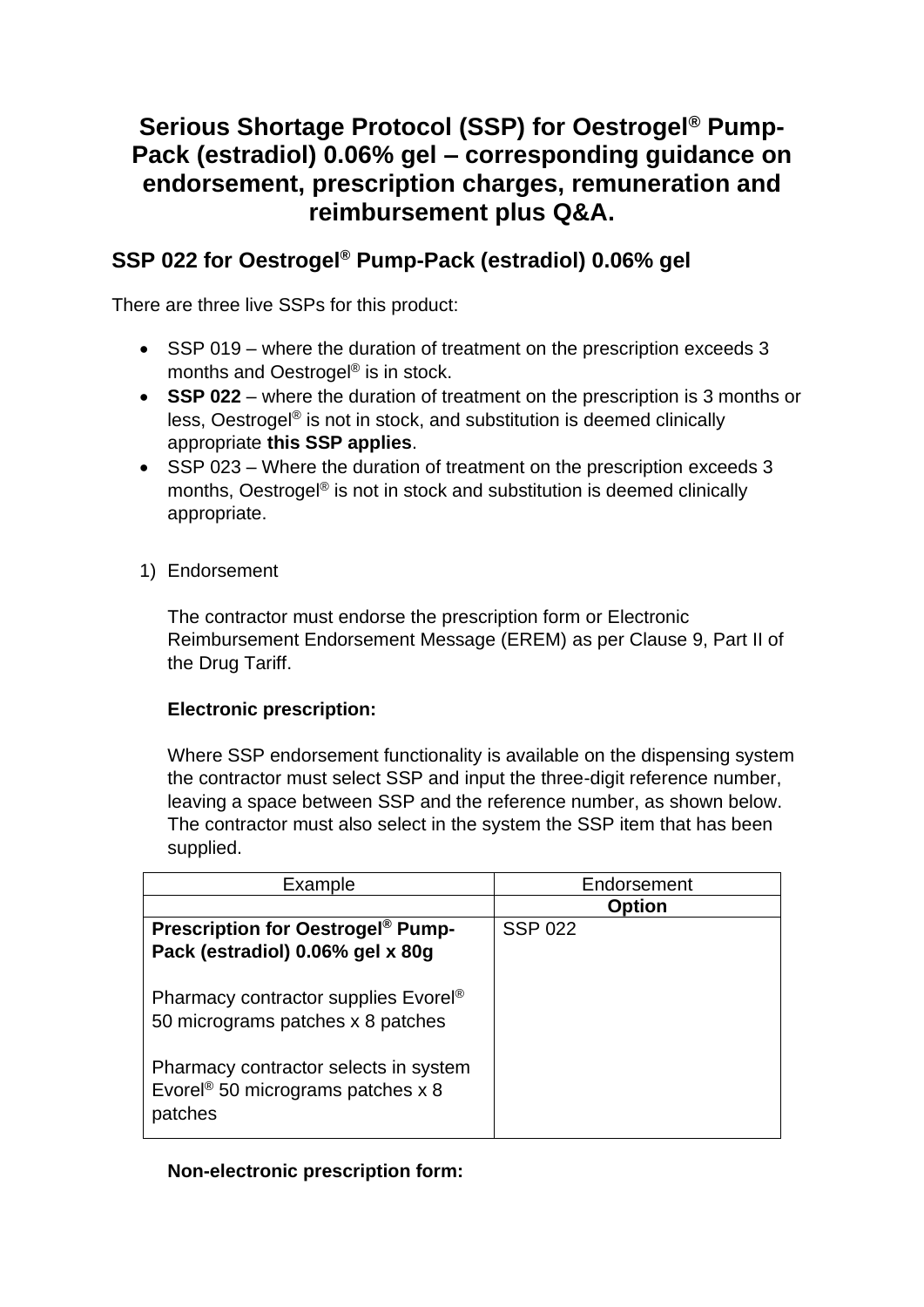| Example                                                                                                                   | Endorsement                                                                              |  |
|---------------------------------------------------------------------------------------------------------------------------|------------------------------------------------------------------------------------------|--|
|                                                                                                                           | <b>Option</b>                                                                            |  |
| <b>Prescription for Oestrogel<sup>®</sup> Pump-</b>                                                                       | <b>SSP 022</b>                                                                           |  |
| Pack (estradiol) 0.06% gel x 80g<br>Pharmacy contractor supplies Evorel <sup>®</sup><br>50 micrograms patches x 8 patches | Pharmacy contractor endorses<br>Evorel <sup>®</sup> 50 micrograms patches<br>x 8 patches |  |

#### 2) Prescription charges

Where the quantity prescribed for Oestrogel® Pump-Pack (estradiol) 0.06% gel is for **less** than three months, pharmacy contractors must take one prescription levy per item prescribed, where supply is in accordance with this SSP 022.

#### 3) Remuneration

Supply in accordance with this SSP 022 will result in the following fees being paid to the contactor:

- One Single Activity Fee (£1.27)
- One SSP fee (£5.35)
- 4) Reimbursement

The supplied product in accordance with this SSP 022 will be reimbursed as if it was dispensed against a prescription. In this instance, contractors will be reimbursed the NHS list price for the quantity supplied and endorsed for the specified products and strengths listed below:

- Evorel<sup>®</sup> patches (50, 75 and 100 micrograms)
- FemSeven<sup>®</sup> patches (50, 75 and 100 micrograms)
- Estraderm MX<sup>®</sup> patches (50, 75 and 100 micrograms)
- Progynova TS<sup>®</sup> patches (50 and 100 micrograms)

The reimbursement price will account for VAT payment.

# **Q&A**

# **Will the SSP apply to cross-border prescriptions?**

Yes. Patients from England, Scotland, Wales or Northern Ireland who present their prescriptions for Oestrogel® Pump-Pack (estradiol) 0.06% gel are eligible to receive a substituted product under the terms of this SSP 022.

# **Does the SSP apply to private prescriptions?**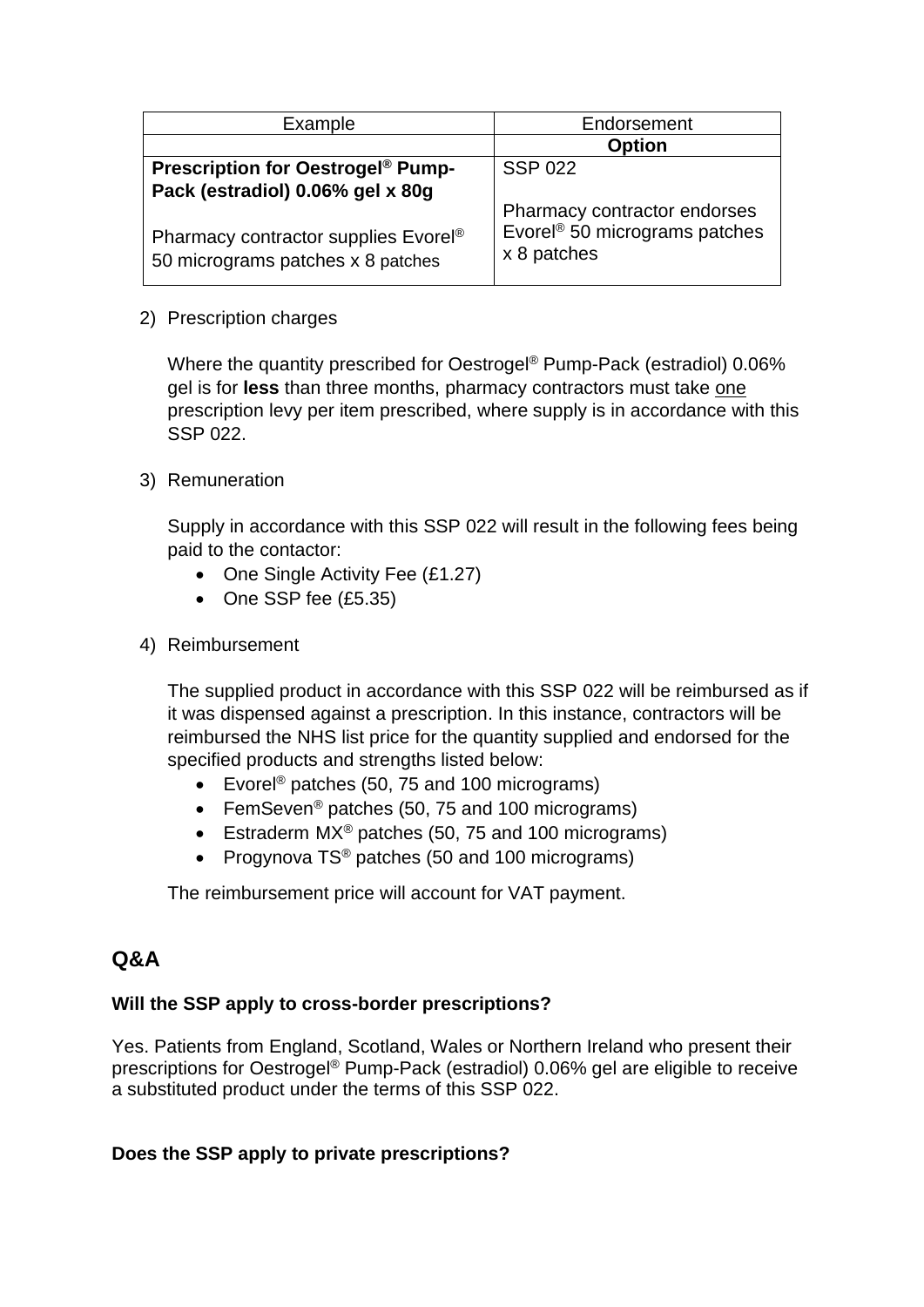Yes. The scope of this SSP 022 applies to valid prescriptions that meets the requirements of the Human Medicine Regulations 2012, so it would cover both NHS and private prescriptions, unless where it stated otherwise on the SSP itself.

#### **Will prescription charges apply under the SSP?**

Yes, for prescriptions with a quantity less than three-months, patients who are not exempt from prescription charges would continue to pay for this as usual.

#### **Can pharmacists use their professional judgement to supply an alternative product to patients?**

Supply in accordance with this SSP 022 only allows supply of specific substitutions up to the duration of treatment prescribed. However, if the pharmacist thinks that an alternative product, other than those specified, would be suitable for the patient they should either contact the prescriber to discuss this (with the patient's consent) or direct the patient back to the prescriber.

#### **How would the pharmacists determine the dosage of Oestrogel® and what should be supplied in accordance with this SSP?**

Where the prescribed dosage of Oestrogel<sup>®</sup> is unclear, the pharmacist will need to discuss with the patient *and* use their professional judgment. When determining what should be supplied in accordance with this SSP 022, please refer to Annex A.

#### **How would pharmacists determine a three-month supply?**

Where it is not clear from the prescription what constitutes a three-month supply, the pharmacist will need to discuss with the patient *and* use their professional judgment.

#### **What should pharmacists supply if the prescription states more than three months' supply should be dispensed?**

If the prescription states that more than three months' supply is to be dispensed, the pharmacist should consider if supply in accordance with either of the following two SSPs would be appropriate:

- SSP 019 (where the duration of treatment on the prescription exceeds 3 months and Oestrogel® is in stock)
- SSP 023 (Where the duration of treatment on the prescription exceeds 3 months, Oestrogel® is not in stock and substitution is deemed clinically appropriate).

# **Can pharmacists supply more than three months' supply?**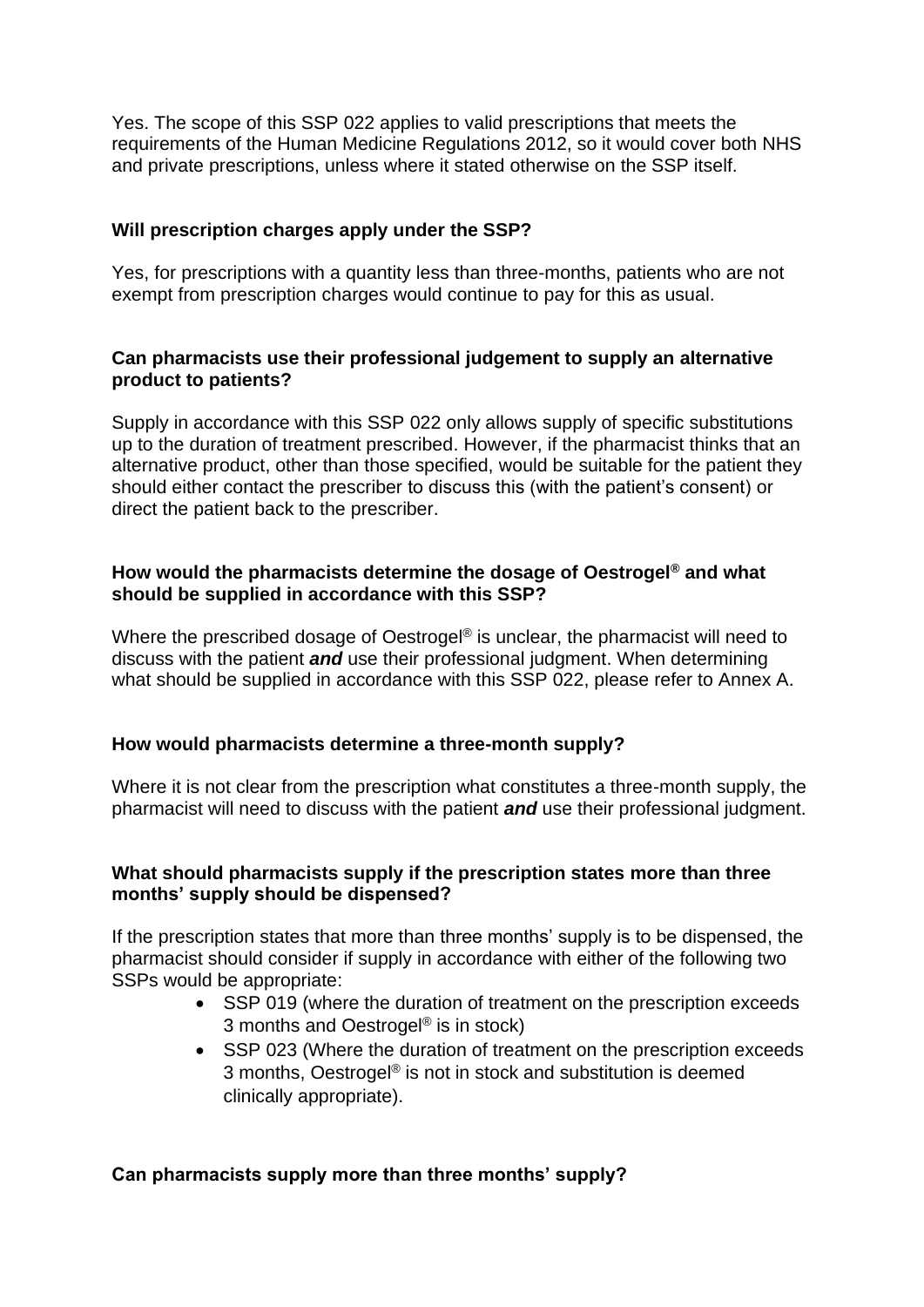No, in accordance with this SSP 022, pharmacists will only be able to dispense the substituted product when the prescribed duration of treatment is three months' or less. Patients should be made aware that under the terms of this SSP 022, the prescription will be deemed complete, and no further supply can be made from the same prescription.

#### **What can a pharmacist do if the patient does not consent to receiving the medicine supplied in accordance with this SSP?**

Where a patient does not consent to receiving a substituted product in accordance with this SSP 022, the pharmacist should use their professional judgement to determine if other SSPs could be applicable.

Pharmacists in England must consider under their NHS terms of service if it is "reasonable and appropriate" to supply in accordance with this SSP 022 or another SSP, such as SSP 019 or SSP 023. If the pharmacist concludes that it is not reasonable or appropriate to supply the medication in accordance with any of the SSPs, the pharmacist must consider if they can dispense the prescription in the usual way 'in a reasonable timescale'. If they can, the ordinary obligation to dispense in accordance with the prescription applies. If they cannot, because the pharmacist has insufficient supply to fulfil the prescribed quantity within a reasonable timescale, the pharmacist may return the prescription, but if they do so, the pharmacist must provide the patient with appropriate advice about going back to the prescriber.

In the event that the pharmacist concludes that it is reasonable and appropriate to dispense in accordance with the SSP, but the patient persists in refusing to accept the option of a substituted product, the pharmacist may advise the patient that they will dispense in accordance with the SSP or not at all, if that is in accordance with their professional judgement.

The patient retains the right to either accept the professional decision of the pharmacist or to ask for their prescription to be returned to them.

# **Does the SSP apply to other Hormone Replacement Therapies?**

No, this SSP 022 only applies to prescriptions for Oestrogel® Pump-Pack 0.06% gel.

#### **Is there any difference between the substituted products recommended?**

Yes. Pharmacists should be mindful of the different dosing regimens of the substituted products specified under this SSP 022. For example, whether the patches are administered once or twice weekly.

Pharmacists should use their professional judgement to select the appropriate substitution on the basis of the brands available to them.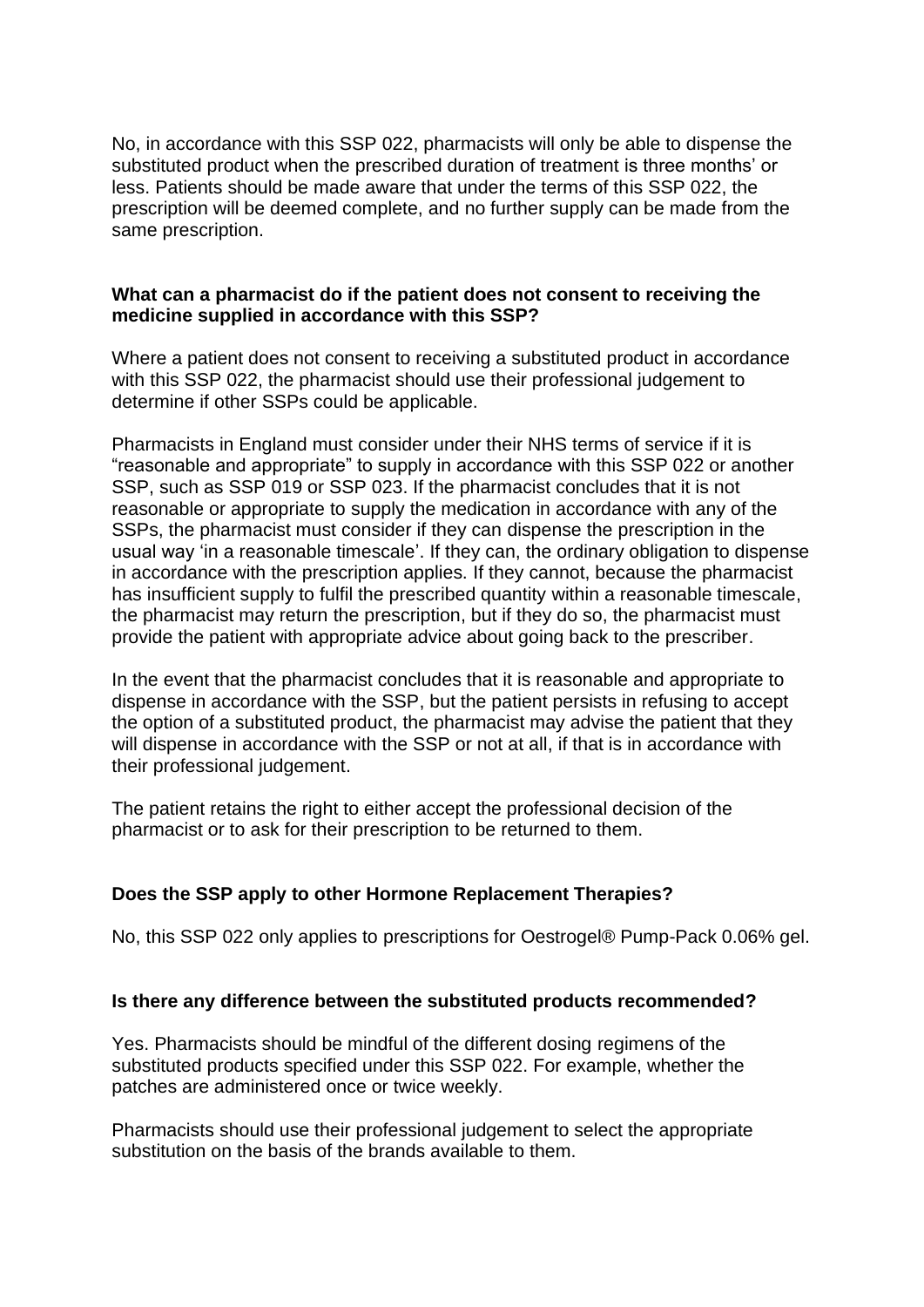# **Does the SSP allow for estradiol brands not listed in Annex A to be substituted?**

No, only the brands and strengths of estradiol patches listed within Annex A can be dispensed in accordance with this SSP 022.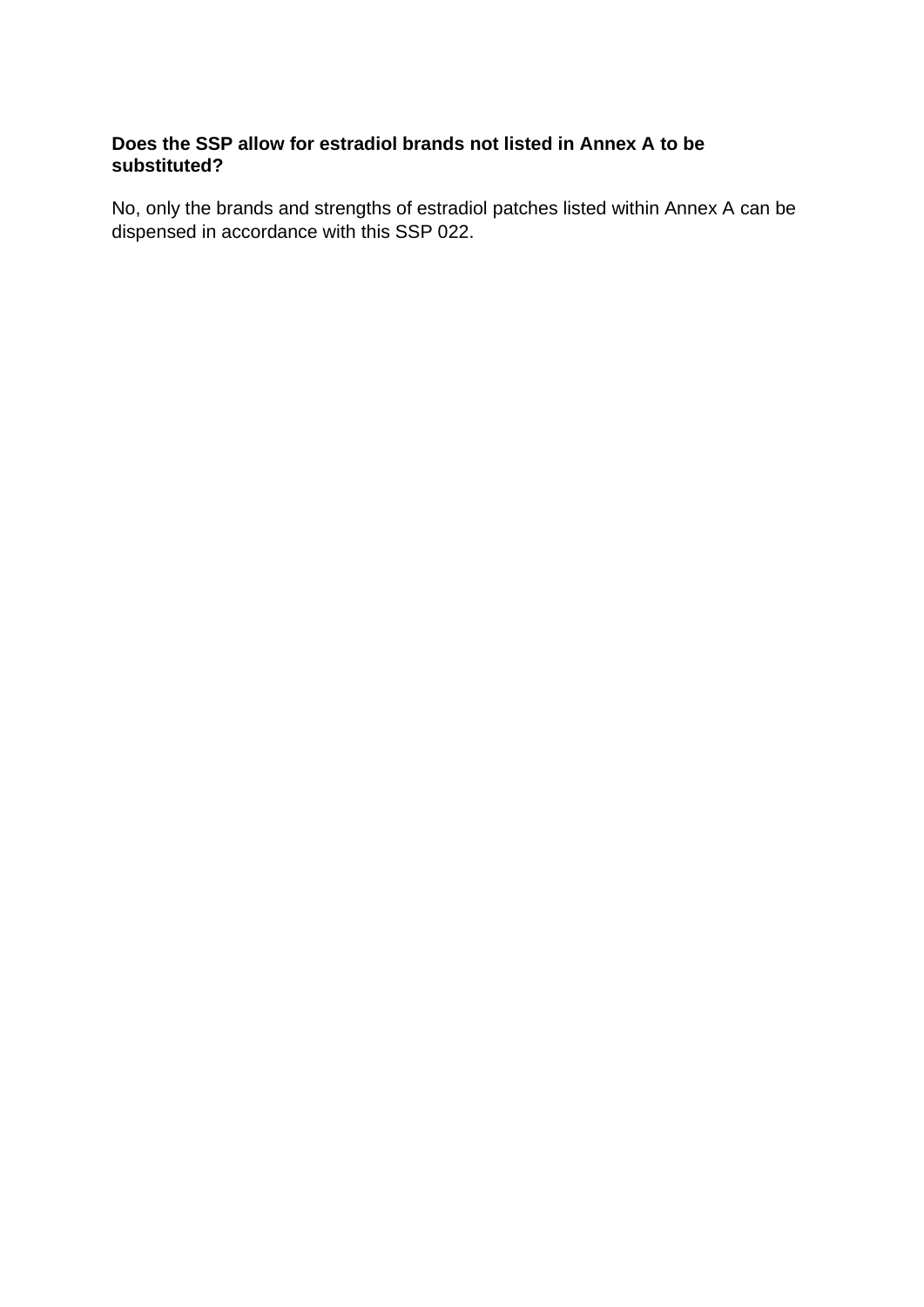**Annex A - Dose conversion of estradiol (Oestrogel® Pump-Pack) 0.06% gel to estradiol patches including the brands covered by this SSP**

| <b>Current daily</b><br>dose of estradiol<br>(Oestrogel®<br><b>Pump-Pack)</b><br>0.06% gel | <b>Equivalent</b><br>dose of<br>estradiol<br>patch | <b>Patch options</b>          | <b>Dosing</b>                          | <b>Quantity to supply</b>                                                                          | <b>Availability</b>                       |
|--------------------------------------------------------------------------------------------|----------------------------------------------------|-------------------------------|----------------------------------------|----------------------------------------------------------------------------------------------------|-------------------------------------------|
| 2 pumps daily                                                                              | 50<br>microgram<br>patch                           | Progynova<br>TS®              | Apply one patch<br><b>WEEKLY</b>       | Per 80g pack of Oestrogel <sup>®</sup> prescribed<br>supply<br>4 Progynova TS <sup>®</sup> patches | Can support a partial<br>uplift in demand |
|                                                                                            |                                                    | FemSeven®                     | Apply one patch<br><b>WEEKLY</b>       | Per 80g pack of Oestrogel <sup>®</sup> prescribed<br>supply<br>4 FemSeven <sup>®</sup> patches     | Can support a partial<br>uplift in demand |
|                                                                                            |                                                    | Evorel <sup>®</sup>           | Apply one patch<br><b>TWICE WEEKLY</b> | Per 80g pack of Oestrogel <sup>®</sup> prescribed<br>supply<br>8 Evorel <sup>®</sup> patches       | Can support a partial<br>uplift in demand |
|                                                                                            |                                                    | Estraderm<br>$MX^{\circledR}$ | Apply one patch<br><b>TWICE WEEKLY</b> | Per 80g pack of Oestrogel <sup>®</sup> prescribed<br>supply<br>8 Estraderm MX <sup>®</sup> patches | Can support a partial<br>uplift in demand |
| 3 pumps daily                                                                              | 75<br>microgram<br>patch                           | FemSeven <sup>®</sup>         | Apply one patch<br><b>WEEKLY</b>       | Per 80g pack of Oestrogel <sup>®</sup> prescribed<br>supply<br>3 FemSeven <sup>®</sup> patches     | Can support a partial<br>uplift in demand |
|                                                                                            |                                                    | $E$ vorel®                    | Apply one patch<br><b>TWICE WEEKLY</b> | Per 80g pack of Oestrogel <sup>®</sup> prescribed<br>supply<br>6 Evorel <sup>®</sup> patches       | Can support a partial<br>uplift in demand |
|                                                                                            |                                                    | Estraderm<br>$MX^{\circledR}$ | Apply one patch<br><b>TWICE WEEKLY</b> | Per 80g pack of Oestrogel <sup>®</sup> prescribed                                                  | Can support a partial<br>uplift in demand |